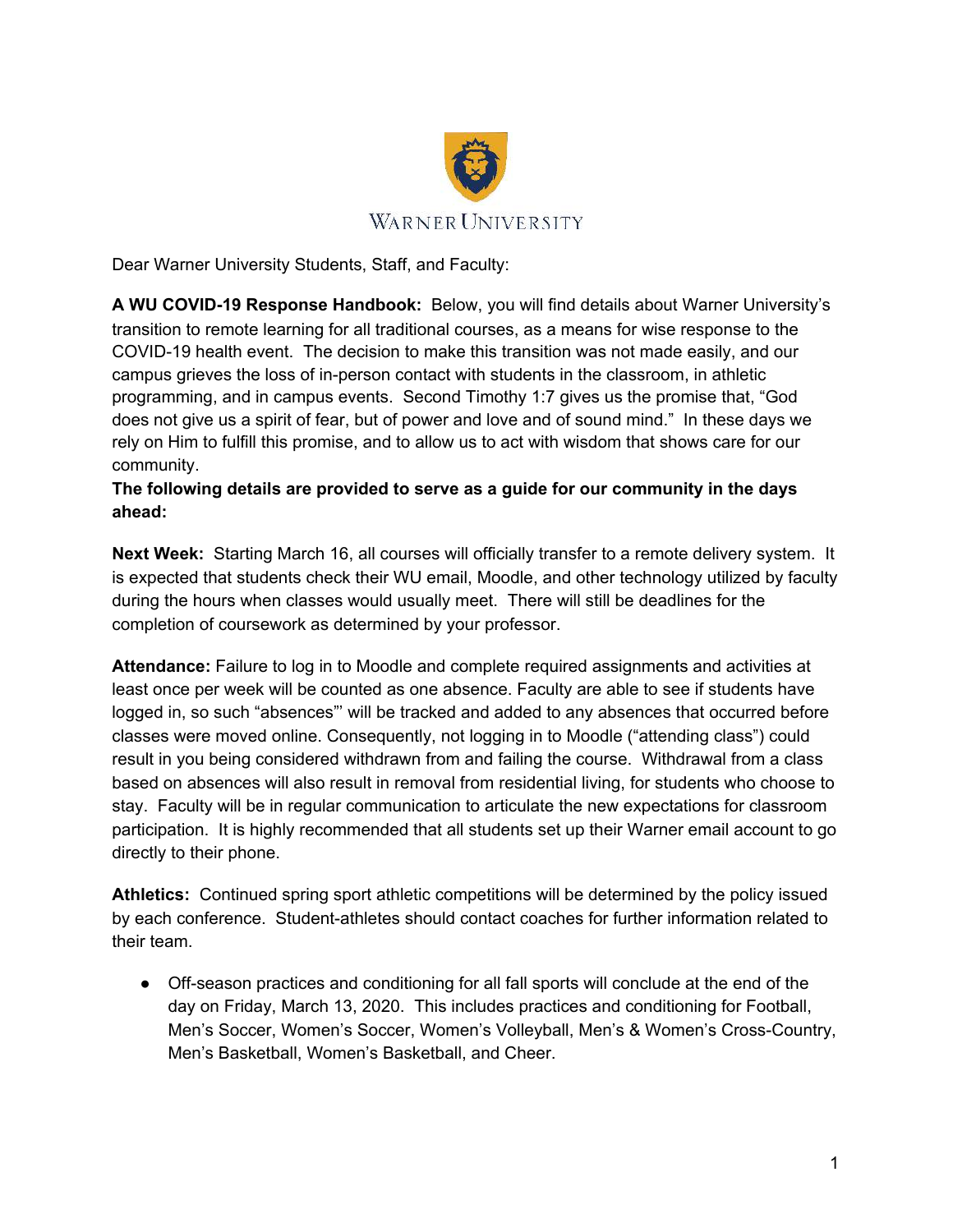● Please remember that maintaining your GPA this semester is still a requirement for next year's eligibility.

**University Events:** Only approved events will remain in effect for the remainder of the semester. Events must be approved by the Cabinet member who serves as supervisor to that department.

**Housing:** Warner University housing will remain open.

- a. For students who choose to stay:
	- Residential living for the remainder of the semester will have different expectations and guidelines.
	- **Open visiting hours for residence halls will be discontinued. Overnight guests and off-campus visitors will not be permitted to enter the halls. Violation of this expectation will result in immediate dismissal from the institution. This expectation includes Holland Hall.**
	- Students who exceed the number of permissible absences in any course will be asked to vacate their residence hall immediately.
	- Student travel beyond the immediate area is strongly discouraged.
- b. For students who choose to leave:
	- Residential students are responsible for removing all of their belongings from their residence hall, and completing a check-out procedure with their Residence Hall team (RD / RA). Please do not leave any personal belongings behind as there will be no opportunity to return for them this semester (Holland hall residents are excluded from this expectation).
	- Once a student has checked out of residential living, he or she will not be permitted to return to his or her room. This check-out is complete and final for the semester.
	- Students should check with their RA to review checkout procedures and set a check-out time.
	- The check-out policy form is attached to this message. Check-out is not complete until it is approved by Residence Life Staff.

**Dining Services:** The Dining Hall and The Union will be open.

**Textbook:** Our bookstore partners, Follett, have textbook rental deadlines and guidelines in place.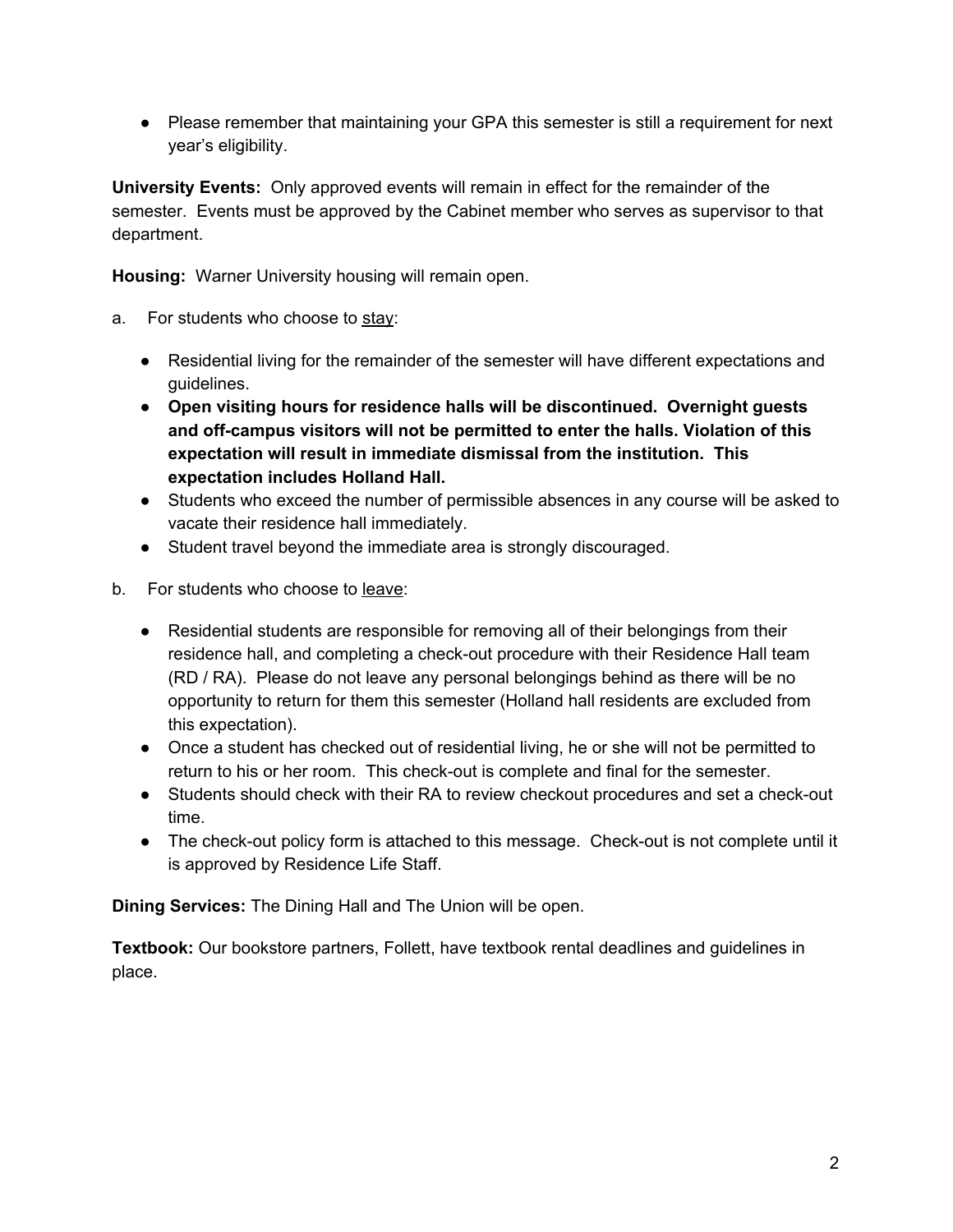**Accounts and Refund Policy:** Warner University policy as is follows:

*Refund of Tuition and Fees. Tuition Refund for Regular Semester Courses (10 weeks or more in length). Registration is a contract between the University and the student. Students who withdraw or reduce the number of hours enrolled, for reasons beyond their control, may be entitled to a reduction in charges for tuition, according to the following scale if withdrawal takes place during the:* 

*Within the first week 100% Second week 75% Third week 50% Fourth week 25% Fifth week 0%* 

 *Students under disciplinary action are not entitled to refunds. This is also true for those who withdraw or change schedules unofficially. The Administration may order withdrawal after a student fails to attend their class or classes during the first week(s) of a semester. Cash cannot be refunded to students until the financial aid awards are either withdrawn or adjusted. There are no refunds for lab and other academic fees. Residence Hall fees are refunded according to the tuition refund schedule and meal plan refunds are prorated.* 

As campus operations will continue as usual, room and board refunds will not be given for those who choose to leave campus. You are still responsible for completing your payments as determined by your payment plan.

**Student Services:** Administrative operations of the institutions will remain open. Student services such as Financial Aid, Registrar, Student Life, RoyalMD, Royal Resources, Academic Skills Center, Disability Services, among others, will remain open.

**Employment:** Warner University employees will continue to work as normal; if you do not feel well, or if you are sick, please stay home. Please practice social distancing, good hygiene, and minimize physical contact with others.

**Student Employment:** Student employees should check with their supervisor about working during the remainder of the semester. If you have any student workers in your department, please check with your area administrator to confirm their work schedules for the remainder of the semester.

**Advising and Registration:** Advising for Fall 2020 courses will be conducted via phone or video conferencing for those off campus. Face-to-face advising will be available for those remaining on campus. Please take advantage of the opportunity to meet with your advisor